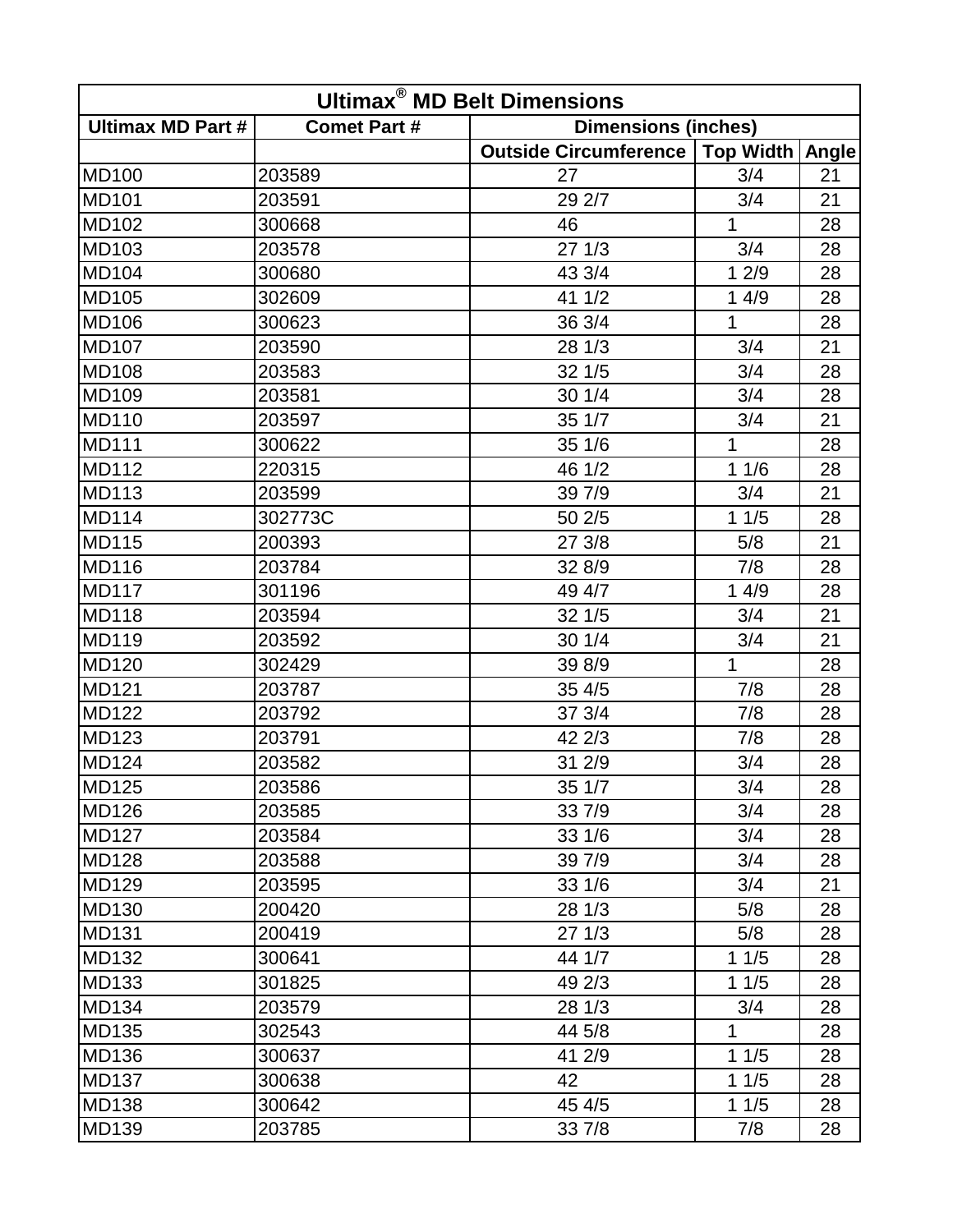| <b>Ultimax MD Part #</b> | <b>Comet Part #</b> | <b>Dimensions (inches)</b>                |              |    |
|--------------------------|---------------------|-------------------------------------------|--------------|----|
|                          |                     | Outside Circumference   Top Width   Angle |              |    |
| <b>MD140</b>             | 203598              | 371/9                                     | 3/4          | 21 |
| <b>MD141</b>             | 217248              | 271/3                                     | 3/4          | 21 |
| <b>MD142</b>             | 200421              | 29 1/2                                    | 5/8          | 28 |
| <b>MD143</b>             | 302663              | 49 5/8                                    | 11/5         | 28 |
| <b>MD144</b>             | 300663              | 43                                        | 11/5         | 28 |
| <b>MD145</b>             | 300634              | 39 1/8                                    | 11/5         | 28 |
| <b>MD146</b>             | 209451              | 42 1/3                                    | 11/4         | 26 |
| <b>MD147</b>             | 203786              | 34 5/6                                    | 7/8          | 28 |
| <b>MD148</b>             | 300621              | 33 2/5                                    | 1            | 28 |
| <b>MD149</b>             | 300628C             | 41 2/5                                    | $\mathbf{1}$ | 28 |
| <b>MD150</b>             | 300670              | 51 2/3                                    | 14/9         | 28 |
| <b>MD151</b>             | 300678              | 63                                        | 11/5         | 28 |
| <b>MD152</b>             | 301189              | 46 4/7                                    | 1            | 28 |
| <b>MD153</b>             | 200425              | 33 3/8                                    | 5/8          | 28 |
| <b>MD154</b>             | 300646              | 43 1/6                                    | 11/4         | 28 |
| <b>MD155</b>             | 300656              | 42 3/8                                    | 14/9         | 28 |
| <b>MD156</b>             | 301086              | 44 5/8                                    | 11/5         | 28 |
| <b>MD157</b>             | 300625              | 38                                        | $11/5$       | 28 |
| <b>MD158</b>             | 204331              | 44 1/2                                    | 7/8          | 28 |
| <b>MD159</b>             | 203783              | 32                                        | 7/8          | 28 |
| <b>MD160</b>             | 213295              | 45 3/8                                    | 7/8          | 28 |
| <b>MD161</b>             | 203790              | 40 1/2                                    | 7/8          | 28 |
| <b>MD162</b>             | 203789              | 38 2/3                                    | 7/8          | 28 |
| MD163                    | 203788              | 36 7/9                                    | 7/8          | 28 |
| <b>MD164</b>             | 203587              | 371/9                                     | 3/4          | 28 |
| <b>MD165</b>             | 203580              | 29 2/7                                    | 3/4          | 28 |
| <b>MD166</b>             | 203596              | 33 7/9                                    | 3/4          | 21 |
| <b>MD167</b>             | 203593              | 31 2/9                                    | 3/4          | 21 |
| <b>MD168</b>             | 301195              | 46 1/8                                    | 11/5         | 28 |
| <b>MD169</b>             | 302402              | 54 1/7                                    | 11/5         | 28 |
| <b>MD170</b>             | 300619              | 30 2/5                                    | 1            | 28 |
| <b>MD171</b>             | 300658              | 45 2/9                                    | 14/9         | 28 |
| <b>MD172</b>             | 213165              | 47 1/2                                    | 7/8          | 30 |
| <b>MD173</b>             | 302641              | 51 4/5                                    | 11/5         | 28 |
| <b>MD174</b>             | 302719              | 47 1/5                                    | 1            | 28 |
| <b>MD176</b>             | 200422              | 301/4                                     | 5/8          | 28 |
| <b>MD177</b>             | 200395              | 29 2/7                                    | 5/8          | 21 |